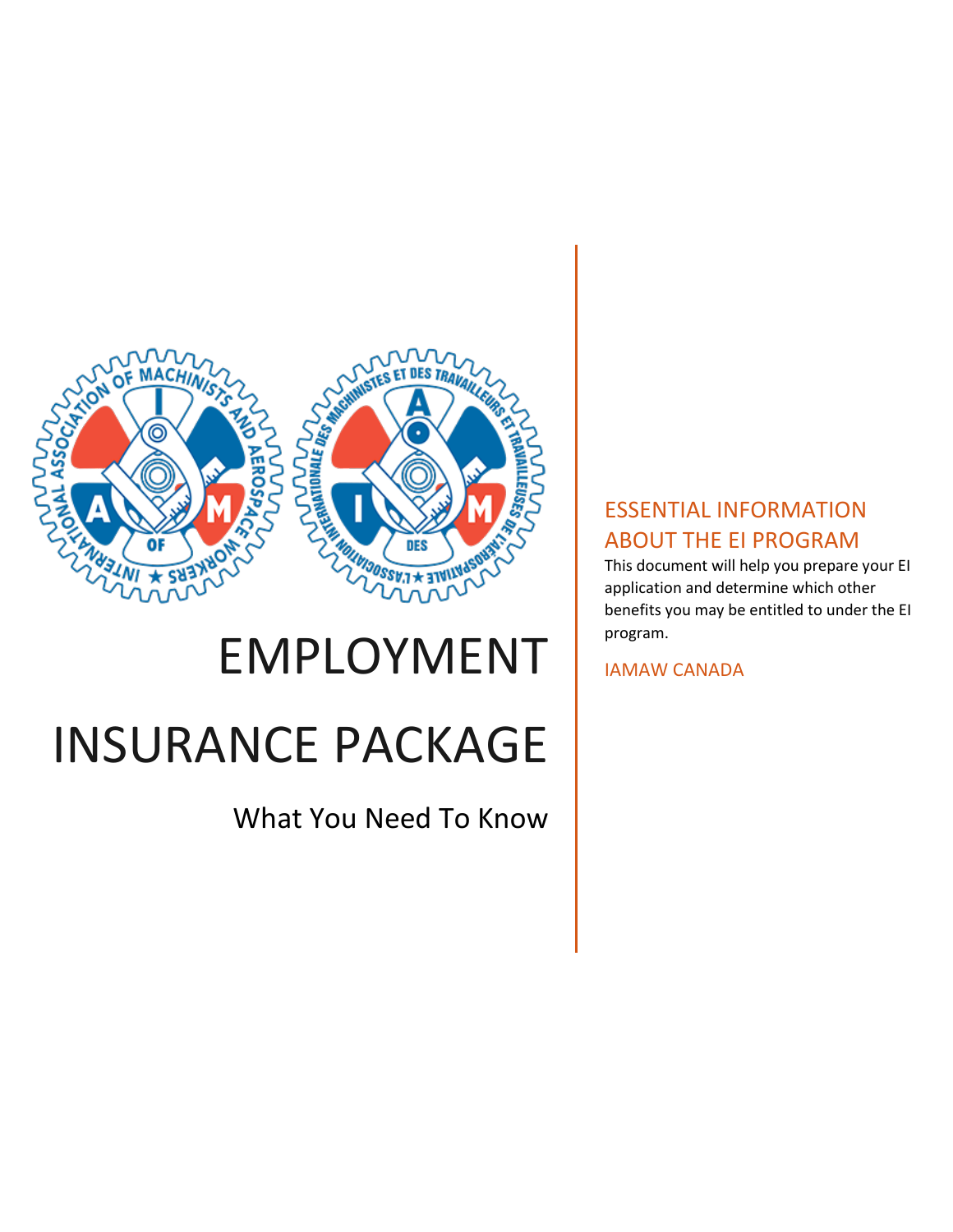As you and your family face this difficult time, the IAM is here to offer help and support. This document provides information on EI regular benefits, EI Sickness Benefits, and other benefits you may be entitled to as a result of this lay-off. If you have any questions, don't hesitate to contact your shop steward, union rep, or your local lodge office. We are here to help with your questions and offer assistance with filing claims.

Thank you for your membership and the contributions you've made to our union community. We wish you the best of luck.

#### Table of Contents

| Qualifying for El. A.E. MACHIA  M. A.C. Alexander Alexander And The S. T. Man.pg.3 |               |
|------------------------------------------------------------------------------------|---------------|
|                                                                                    |               |
|                                                                                    | .py.3         |
|                                                                                    | pg.4          |
|                                                                                    | $\cdot$ .pg.4 |
| El Family Supplement                                                               |               |
| El Sickness Benefits                                                               | $-pg.5$       |
|                                                                                    |               |
| Canada Child Benefit <b>A.A.A.</b>                                                 | pg.6          |
|                                                                                    |               |
|                                                                                    |               |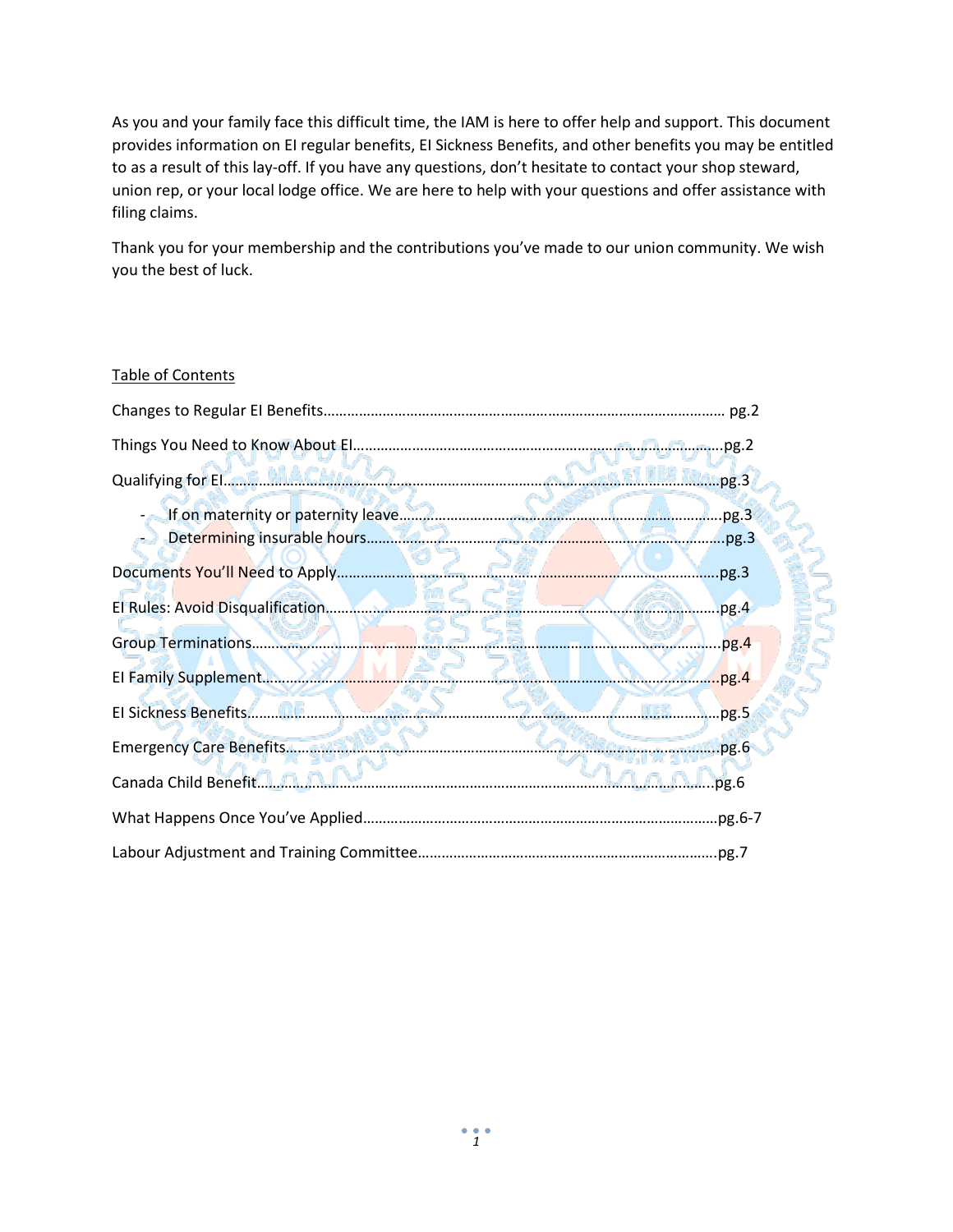### **Keep in mind of the following changes for REGULAR EI Benefits:**

- The bi-weekly reporting period is no longer required
- The one week waiting period for EI Sickness Benefits has been waived
- If your employer issues ROEs electronically, you do not need to submit an ROE
- If you opt for voluntary off-duty status, that amount may be subjected to a "claw-back". Furthermore, the process of applying for EI may be more complicated than in cases of a regular lay-off.

#### **Things You Need To Know Before You Apply:**

- Have three most recent pay stubs if an ROE has not been submitted.
- If your employer submits ROEs **electronically** to Service Canada, they are not required to print you a copy; however, they may give you one as a courtesy. If this is the case, the serial number of your ROE will start with W or S. You can view copies of your electronic ROEs by visiting My [Service Canada Account.](http://www.servicecanada.gc.ca/eng/online/mysca.shtml)
- Apply immediately upon receiving notice. Technically you have four weeks to apply, but given the unprecedented number of people applying for EI, we strongly recommended starting the process ASAP.
- Work separation refers to 7 consecutive days that you've been out of work without pay
- Insurable hours vary by region, use this link to determine the amount you'll need to have to qualify for EI. [https://srv129.services.gc.ca/ei\\_regions/eng/postalcode\\_search.aspx](https://srv129.services.gc.ca/ei_regions/eng/postalcode_search.aspx)
- The current maximum for receiving EI is 45 weeks, however, this number depends on your insurable hours, so you could receive EI for less than 45 weeks, but not more than 45 weeks.
- If you find other employment, you may continue receiving a reduced EI amount, unless you work a full week, regardless of the amount you earn, which will cease your EI payments.
- The basic benefit rate is 55% of your average insured earnings. A new claim in 2020 pays a maximum of \$573 weekly. This amount differs based on your average insured earnings.
- If you need help filing an EI claim, contact your union rep, or local office for help.
- All claims are done online, [https://www.canada.ca/en/services/benefits/ei/ei-regular](https://www.canada.ca/en/services/benefits/ei/ei-regular-benefit/apply.html)[benefit/apply.html](https://www.canada.ca/en/services/benefits/ei/ei-regular-benefit/apply.html)



Gather

supporting

documents





Complete the

application

online



Provide supporting documents



A benefit statement and access code will arrive by mail

Review your application status

- An image of the process for applying to El. (Employment and Social Development Canada)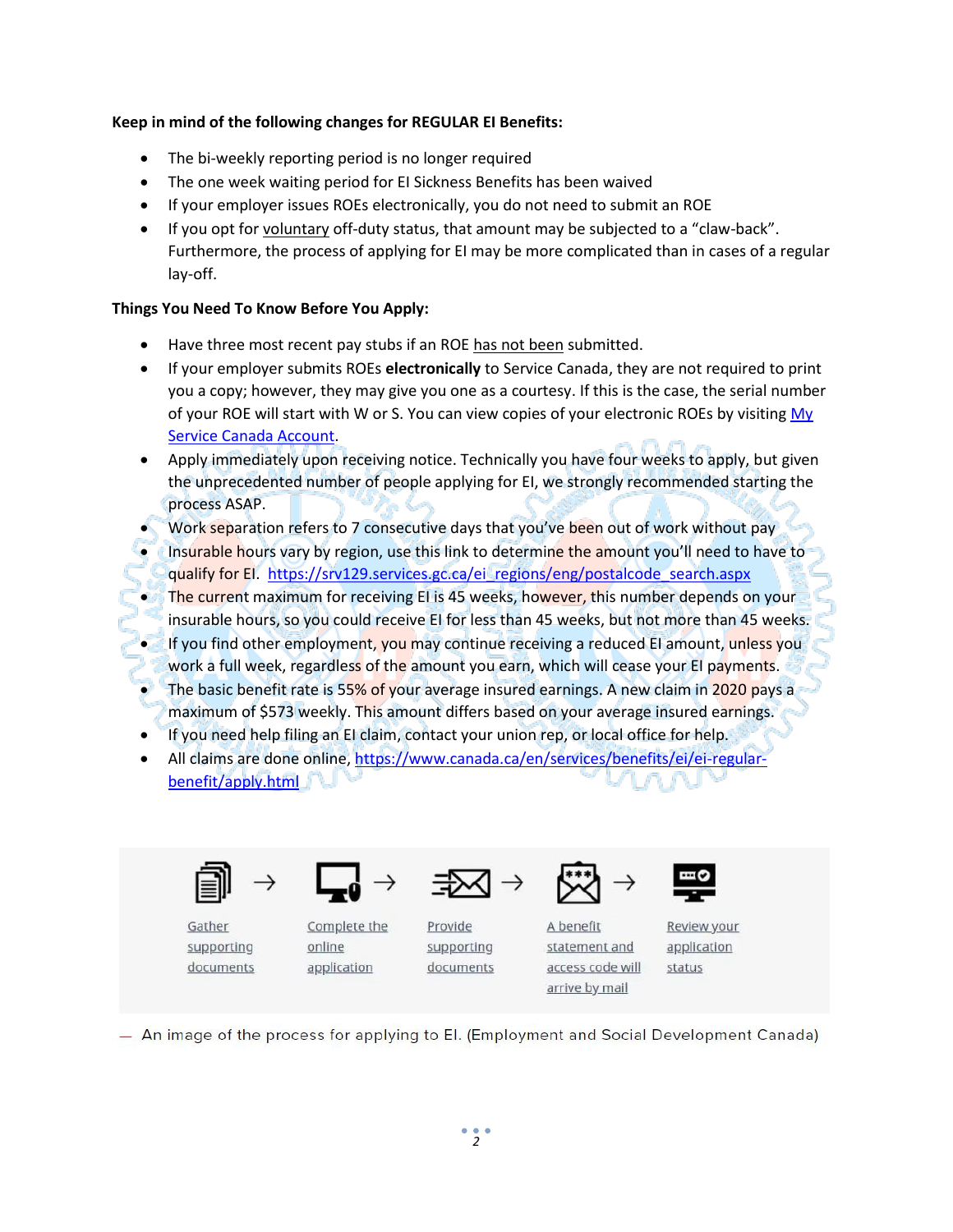#### **To qualify, you need to meet the following requirements;**

• You were employed in insurable employment, which refers to employment where your employer paid their premiums as well as you; this is done through payroll.

- You lost your job through no fault of your own;
- Have been without work and without pay for at least seven consecutive days in the last 52 weeks;
- Have worked for the required number of insurable employment hours in the last 52 weeks or since the

start of your last EI claim, whichever is shorter.

In most cases you must have worked a minimum of 420 to 700 insurable hours to qualify for regular EI benefits.

**If you have been on mat leave or parental leave**, if you have remaining hours left on mat leave, those hours may count towards eligible hours for EI. You will need to contact EI to get more information.

**To determine how many insurable hours you'll need to qualify for EI, use this link to find the hours required in your region.** 

- [https://srv129.services.gc.ca/ei\\_regions/eng/postalcode\\_search.aspx](https://srv129.services.gc.ca/ei_regions/eng/postalcode_search.aspx)
- You'll need to type in your postal code and will have access to the following information,
- The number of hours to qualify for regular benefits, the unemployment rate in your region and the number of payable weeks of benefits.

Exception: In some cases, the qualifying period may be extended to a maximum of 104 weeks if you were not employed in insurable employment or if you were not receiving EI benefits.

# **Before you begin, you will need the following documents;**

- Your Social Insurance Number (SIN). If your SIN begins with a 9, you need to supply proof of your immigration status and work permit.
- Your mother's maiden name.
- Your mailing and residential addresses, **including the postal codes**.
- Your complete banking information to sign up for direct deposit, including the financial institution name, bank branch number, and account number
- Names, addresses, dates of employment, and reason for separation for all your employers over the last 52 weeks
- Your detailed version of the facts (if you quit or have been dismissed from any job in the last 52 weeks)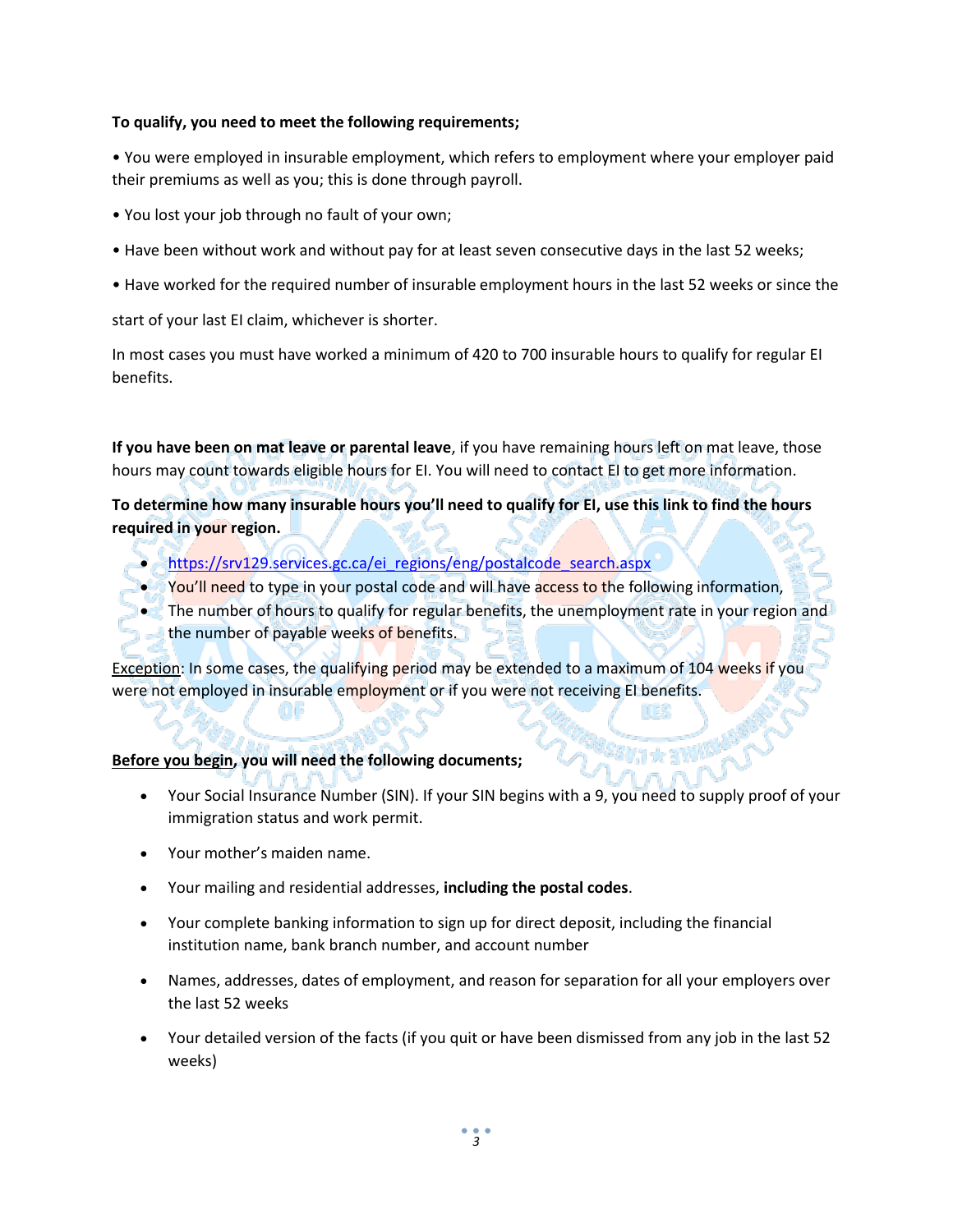Dates, Sunday to Saturday, and earnings for each of your highest paid weeks of insurable earnings in the last 52 weeks or since the start of your last EI claim, whichever is the shorter period. This information will be used, along with your Record(s) of Employment, to calculate your benefit rate.

#### **To avoid being disqualified from receiving EI following the rules below;**

- Report income from all employment (farming, self-employment, etc.);
- Report absences out of country;
- Report all work you do, even if you'll be paid later;

 $MACH$ 

- Follow EI staff instructions, including a call to an interview;
- Don't start any classes until you get Employment Ontario and EI authorization.

### **Group termination**

A group termination of employment is the termination of employment of 50 or more employees working at a single industrial establishment either on the same date or within any 4 week period.

In such cases, employers must notify the [Minister of Labour](http://www.labour.gc.ca/eng/contact/index.shtml) in writing of their planned group termination of employment at least 16 weeks before the employment terminations begin.

Employers are also required to give notice o[f individual termination](https://www.canada.ca/en/employment-social-development/programs/employment-standards/termination.html?#nt) or pay in lieu of notice, as well as the group termination of employment notice to each individual employee identified as part of the group affected.

The employer, along with employee representatives, must establish a joint planning committee immediately upon providing a notice of group termination of employment.

An employer may request that the Minister of Labour waive an employer's requirement to give notice, cooperate with the Employment Insurance Commission, provide employees with a written statement of benefits and/or establish a joint planning committee.

#### **Family supplement**

If your net family income does not exceed \$25,921 per year, you have children and your spouse receives the Canada Child Benefit, you are considered a member of a low-income family. Therefore, you may be eligible to receive the EI family supplement.

The family supplement rate is based on:

- your net family income up to a maximum of \$25,921 per year; and
- the number of children in the family and their ages.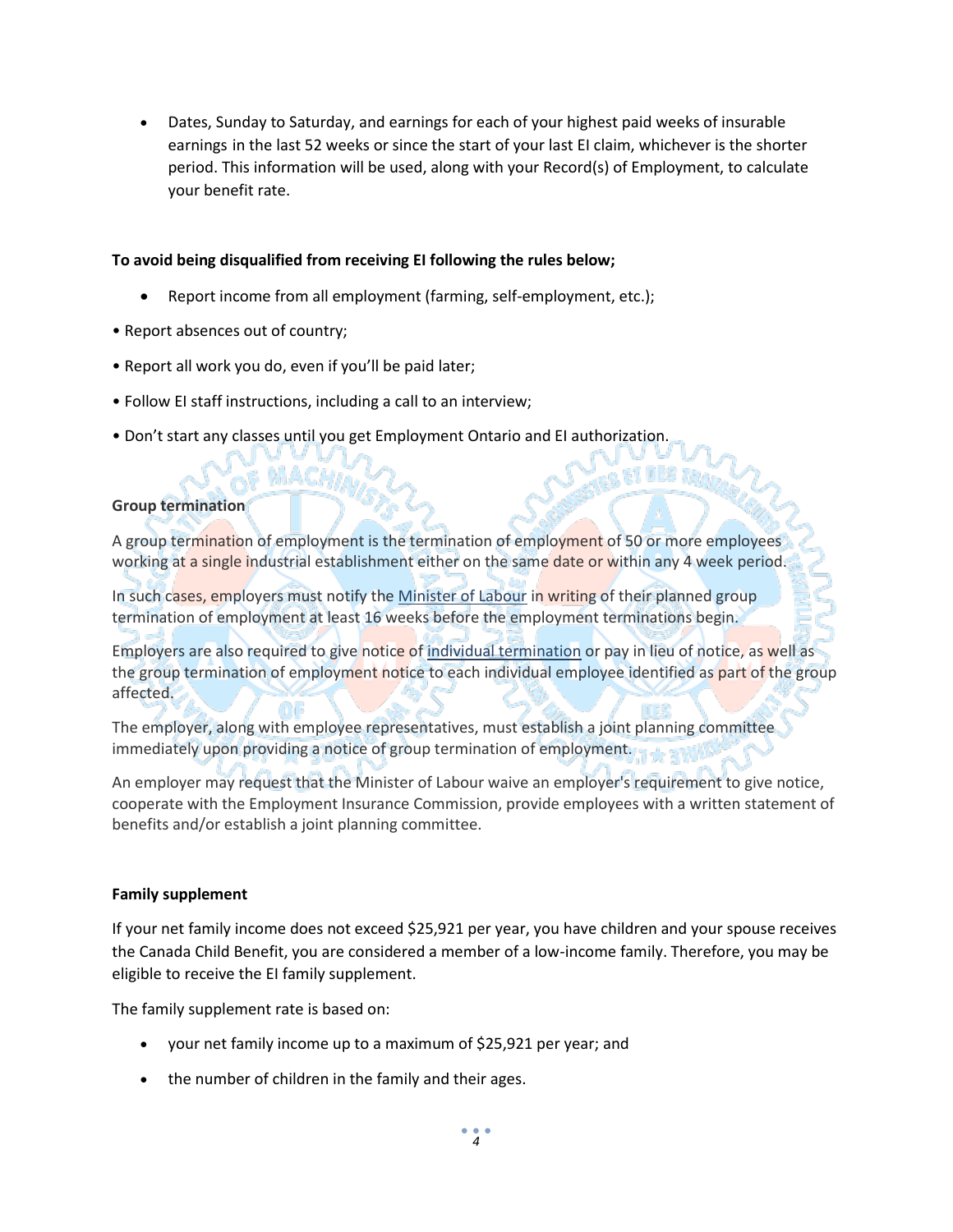The family supplement may increase your benefit rate up to 80% of your average insurable earnings. If you and your spouse claim EI benefits at the same time, only one of you can receive the family supplement. It is generally better for the spouse with the lower benefit rate to receive the supplement.

As your income level rises, the Family Supplement gradually decreases, so that when the maximum income of \$25,921 is reached no supplement is payable.

### **EI Sickness Benefits:**

Please note that the only change that's been made to EI is to EI sickness benefits, and the work sharing program, where the one week waiting period is waived and those claiming sickness benefits are prioritized over others. A medical certificate is not required, but if members can get one, it certainly makes the process smoother.

Service Canada now has a dedicated line for inquiries on changes to EI sickness benefits: 1-833-381-2725

# **What is a waiting period and how has it changed?**

A waiting period is a period of time in which an employee does not receive EI Sickness Benefits.

 $\mathcal{L}_{\text{CS}}$  et des trad

- Normally, there is a one (1) week waiting period for EI Sickness Benefits, in which an employee would not receive payment. For example, if an employee were under quarantine or self-isolated for two (2) weeks, they would only receive one (1) week of EI Sickness Benefits.
- The Government has now waived the one (1) week waiting period. This means employees will now be able to access benefits for their period of absence, up to a maximum of 15 weeks.

# **Is a doctor's note required to access EI Sickness Benefits?**

- Normally, a medical certificate (signed by a qualified medical professional) is required to access the benefits.
- As of March 11, 2020, the Government has stated that they are waiving the medical note for individuals required to go into quarantine by law or by a public-health official.
- Should the quarantine period or self-isolation period be extended, a signed medical certificate may still be necessary.

#### **What does EI Sickness Benefits provide?**

- Financial support for eligible workers who:
	- o are unable to work for a medical reason (which now includes being subject to quarantine or self-isolation);
	- $\circ$  have experienced a decrease in regular weekly earnings of more than 40% for one week; and
	- $\circ$  have accumulated 600 insured hours of work in the 52 weeks before the start of the claim.

#### **How much can an employee claim and for how long?**

- EI Sickness Benefits pay 55% of an employee's insurable earnings, up to a maximum of \$573 per week, less applicable taxes.
- Employees can claim these benefits for a maximum of 15 weeks.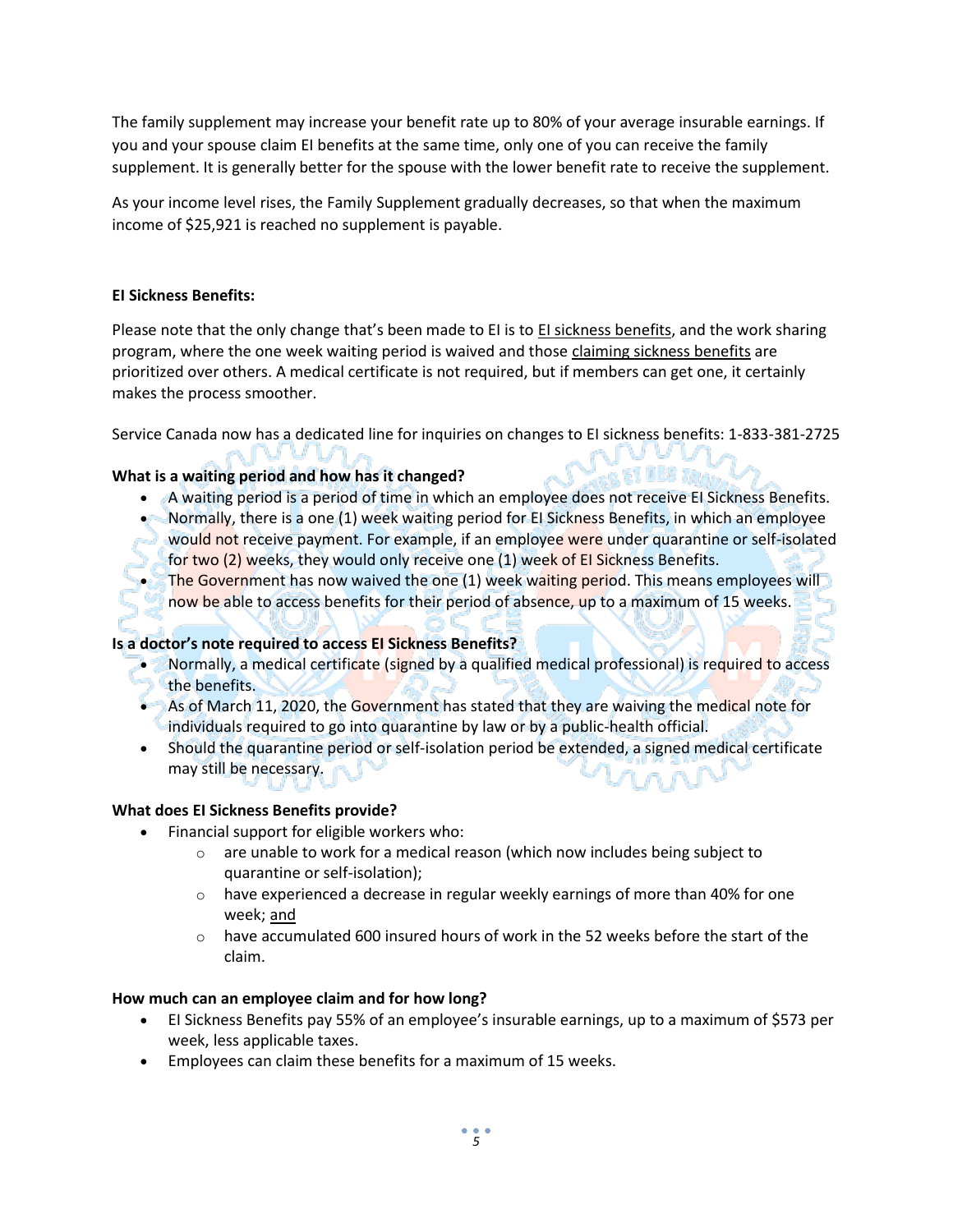#### **Service Canada:**

- The one-week waiting period for [EI sickness benefits](https://www.canada.ca/en/services/benefits/ei/ei-sickness.html) will be waived for new claimants who are quarantined so they can be paid for the first week of their claim
- Priority EI application processing for EI sickness claims for clients under quarantine
- People claiming EI sickness benefits due to quarantine will not have to provide a medical certificate
- People who cannot complete their claim for EI sickness benefits due to quarantine may apply later and have their EI claim backdated to cover the period of delay

#### **The new Emergency Care Benefit**

The Emergency Care Benefit provides up to \$900 bi-weekly, for up to 15 weeks. This flat-payment Benefit would be administered through the Canada Revenue Agency (CRA) and provide income support to:

- $\land \land \land \land \land$ . nnna • Workers, including the self-employed, who are quarantined or sick with COVID-19 but do not qualify for EI sickness benefits.
- Workers, including the self-employed, who are taking care of a family member who is sick with COVID-19, such as an elderly parent, but do not qualify for EI sickness benefits.
- Parents with children who require care or supervision due to school or daycare closures, and are unable to earn employment income, irrespective of whether they qualify for EI or not.

Application for the Benefit will be available in April 2020, and require that you attest that you meet the eligibility requirements. You are required to re-attest every two weeks to reconfirm your eligibility. You will be asked to select one of three channels to apply for the benefit:

1. by accessing it on your CRA MyAccount secure portal;

יסר אי וי

- 2. by accessing it from your secure My Service Canada Account; or
- 3. by calling a toll free number equipped with an automated application process.

#### **Canada Child Benefit**

Families who may require additional help with their finances, is making available a one-time special payment by early May 2020 through the Goods and Services Tax credit (GSTC). The average boost to income for those benefitting from this measure will be close to \$400 for single individuals and close to \$600 for couples.

#### **Once you've applied for EI**

Shortly after you submit your EI application you will receive an EI benefit statement. This does **not** mean that your application has been approved.

If you are not entitled to receive EI benefits, you'll be contacted by letter or by telephone to explain why. If you disagree with the decision, you have the right to request a reconsideration.

You'll receive a four digit access code printed in the shaded area of your benefit statement. You need to have it with you whenever you want to obtain information about your benefit claim and when you